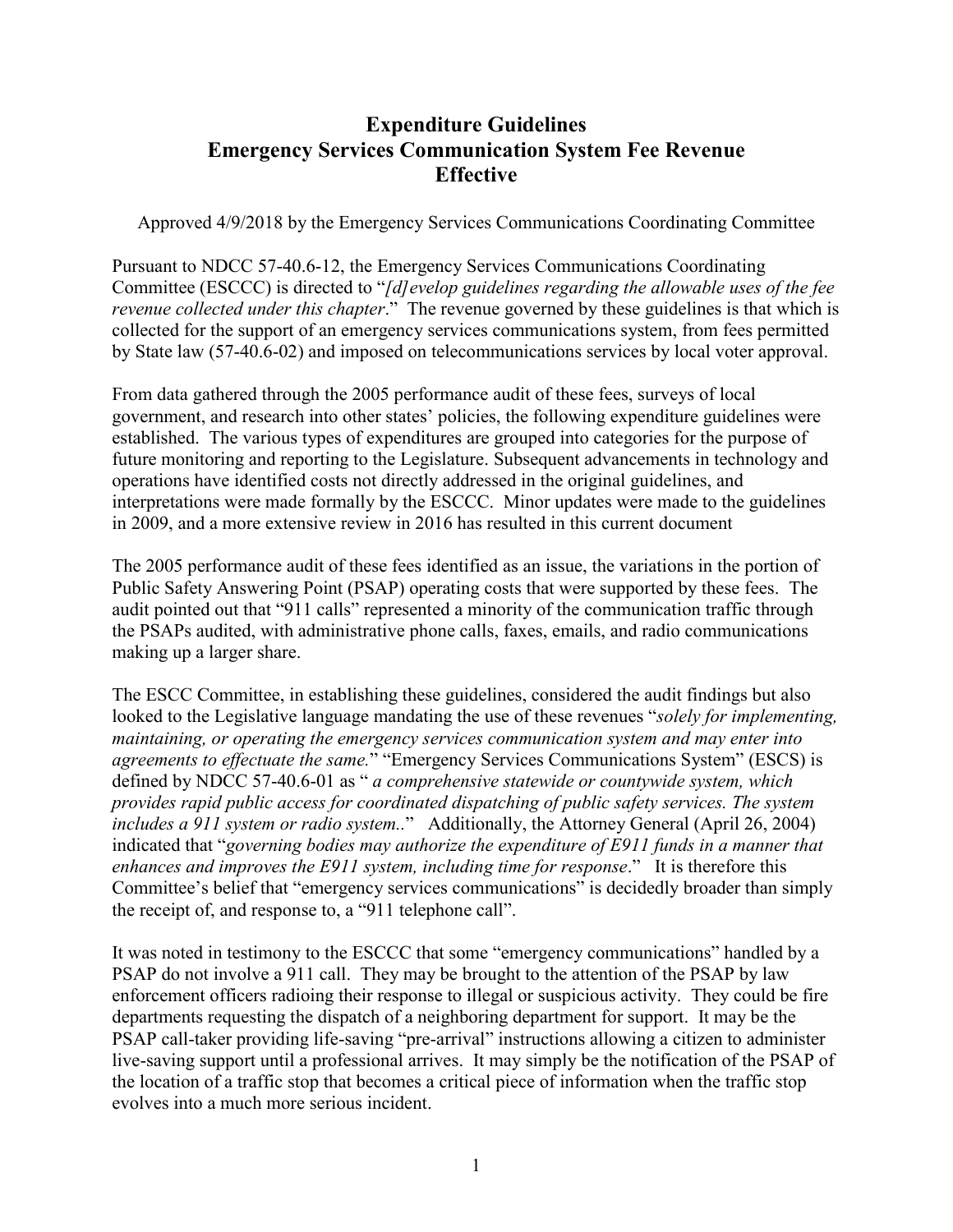Additionally, while a simple car accident without injuries can go from a 911 call to dispatch and call completion in a manner of minutes, a rural fire or injury can keep a call-taker simultaneously on the phone and radio (sometimes several frequencies) for hours. And as noted, sometimes these complex emergency communication situations don't even begin with a 911 call. Every PSAP has call-takers available for emergencies 24 hours per day; 365 days per year, regardless of how many calls are received or what portion of their duties involve communications initiated by a 911 call. For these reasons, the guidelines encompass a fairly broad understanding of emergency communications.

These guidelines however, do recognize that in some PSAPs the duties of the call-takers include activities not related to emergency communications. In several locations, call-takers must also support jail activities, monitor security camera's, and conduct other strictly administrative functions. These guidelines suggest that the portion of PSAP staffing and operational costs associated with such duties should not be considered eligible emergency services communication system costs.

Similarly, the 2005 performance audit raised an issue regarding the allocation of the purchase and maintenance costs of equipment. The example cited was of a radio tower that is necessary for dispatching emergency services, but also contains non-emergency radio equipment. The question was raised as to whether the entire cost of the tower was an appropriate expenditure of these funds (since it was essential for emergency services communications) or if the cost should be prorated (since it serves multiple purposes). The Attorney General's Opinion noted above also states; *"[j]ust because the improved technologies may also incidentally aid non-emergency dispatching does not necessarily mean the purchase of such technologies with E911 funds is not permissible.*" The ESCC Committee therefore developed these guidelines with the understanding that if a piece of equipment is essential to an emergency services communications system, its full purchase and maintenance costs are allowable – even if that equipment provides some benefit to other non-emergency functions of government.

While it can be considered inappropriate for government agencies to retain significant unexpended revenues, the high cost and critical nature of the equipment necessary to ensure emergency communications suggests that each 911 jurisdiction conduct long-range planning and retain appropriate funds for future investment and emergency repairs or replacement. This planning should be documented to clearly identify the purposes for which funds are being retained.

## **A. ALLOWABLE EXPENDITURES:**

1. **Equipment - Infrastructure.** The entire cost associated with the purchase, lease, rental, upgrade, lease-purchase, service and maintenance of equipment necessary for, and essential to, the 911 jurisdiction's operation of the emergency services communications system. Equipment that may be adjunct to the core functions of receiving emergency requests and dispatching emergency responders (e.g. sirens) should not be fully funded with these funds, however it may be appropriate to establish a reasonable cost-sharing formula as some of the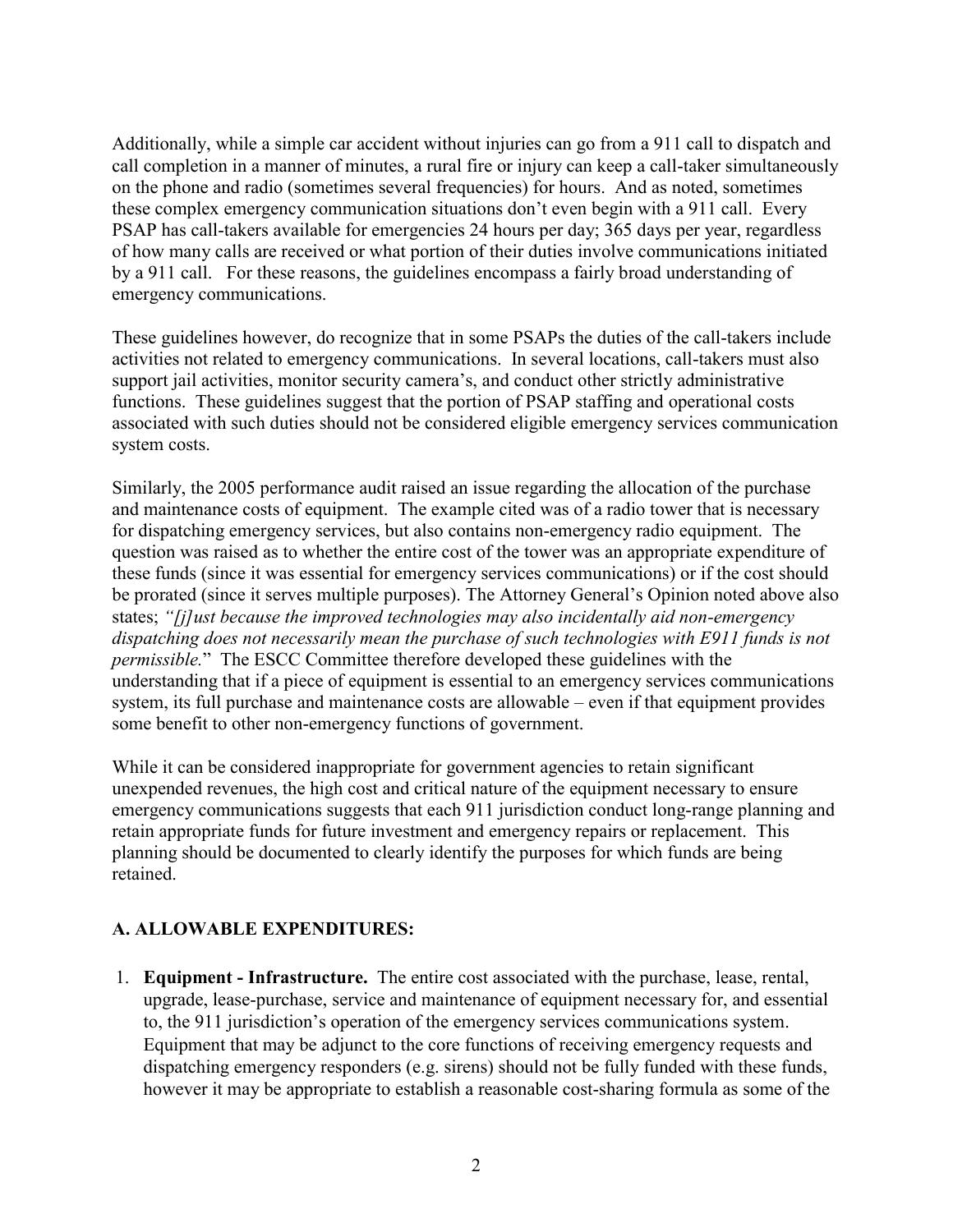equipment items below are not essential to call-answering and dispatching, they may improve the efficiency of the dispatch center.

- a. 9-1-1 call answering equipment,
- b. landline, wireless, voice over Internet Protocol (VoIP) telecommunications equipment,
- c. telecommunications device for the deaf (TDD) equipment,
- d. radio base stations, base paging equipment, and repeaters,
- e. radios for PSAP testing and backup purposes,
- f. sirens and equipment necessary to communicate with public emergency notification systems,
- g. communication equipment consoles, monitors, desks & chairs
- h. automatic vehicle location (AVL) base station equipment, (i.e. servers, transceivers)
- i. mobile data terminal (MDT) base station equipment (i.e. base station, repeaters)
- j. recording and data storage equipment,
- k. computer hardware and software,
- l. routers, hubs, and switches,
- m. radio towers, tower structures, tower sites & easements, antennas, and associated costs,
- n. trunk and data communication lines, including redundant and diverse trunking,
- o. uninterrupted power supplies (UPS) & emergency power generators for PSAPs and towers,
- p. commercial and custom software, software licenses, multi-factor authentication, hardware, maintenance, and programming for database provisioning, addressing, geographical information systems (GIS), computer-aided dispatch (CAD), records management, time synchronization, or automatic location identification within the PSAP and the apportioned share of costs, based on emergency services communications use within response vehicles, provided that PSAP standards and communication protocols are followed,
- q. master street address guide,
- r. street address signage, and
- s. fax machines and copiers for the PSAP.
- 2. **Staffing.** The appropriate percentage of the salaries, benefits, and overhead for the staff performing the 911 coordination function, the PSAP management function, and the emergency services communication function (including call answering, dispatching, call monitoring, pre-arrival instructions, and administrative call management with any public safety agencies). As noted above, the percentage of staff costs (if any) associated with other administrative functions not related to the implementation, management, and operation of the system of emergency services communications with public safety agencies (i.e. jail management, courthouse security, etc.) should not be supported with these funds. If such shared staff is partially funded with these revenues, it is recommended that a reasonable formula based upon the relative amount of time spent on emergency services communications and other duties be determined by the governing body for the allocation of staff costs. This formula should be documented and consistently applied. Emergency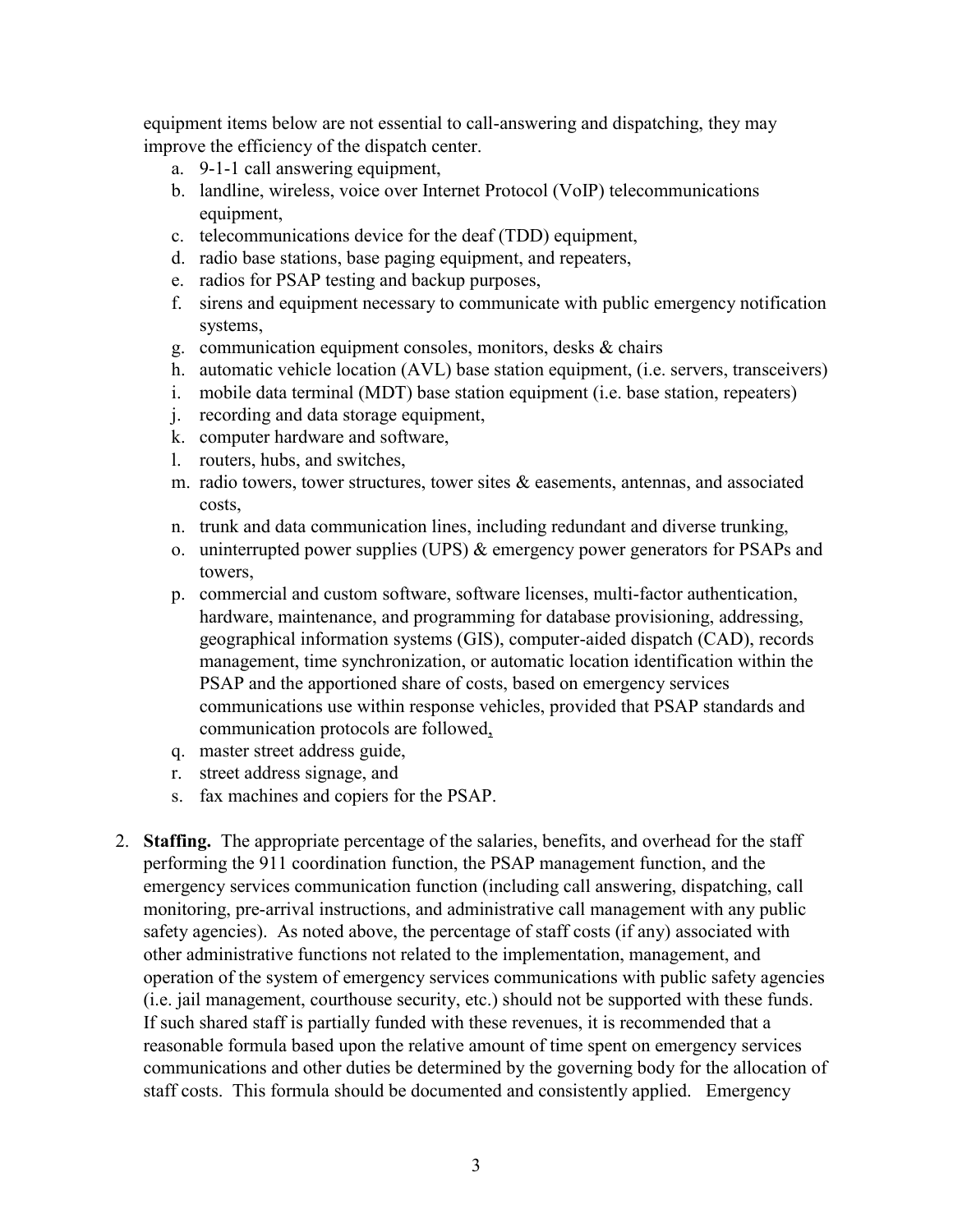services communication staff may include:

- a. 911 Coordinators
- b. PSAP managers, supervisors, & support staff
- c. Call-takers & dispatchers
- **3. Operation.** The appropriate percentage of operational costs associated with the 911 coordination function, the PSAP management function, and the emergency services communication function (including call answering, dispatching, call monitoring, prearrival instructions, and administrative call management with any public safety agencies). As discussed with staffing above, operational costs (if any) associated with other administrative functions not related to the implementation, management, and operation of the system of emergency services communications with public safety agencies (i.e. jail management, courthouse security, etc.) should not be supported with these funds. If such shared operational costs are partially funded with these revenues, it is recommended that a reasonable formula based upon the relative amount of staffing, space or other factors be established by the governing body. This formula should be documented and consistently applied. Emergency services communication operational costs may include:
	- a. actual administrative costs of telecommunications providers for collecting the fee, (withheld by the provider prior to remittance) within the restrictions of State law,
	- b. 9-1-1 database fees and maintenance charges including provider fees for database changes,
	- c. telecommunication service fees including transport charges, "meet-point" charges, selective routing, and long-distance charges incurred due to transferring 9-1-1 calls to other jurisdictions,
	- d. Public Safety Answering Point (PSAP) facility operation, including land and building purchase, construction, lease or rent, utilities, insurance, maintenance, repair, and remodeling essential for the support of the communication and 911 coordination functions,
	- e. contracts with another state or local government entity or private provider for dispatch, coordination, and other allowable ESCS costs,
	- f. contracts for the implementation of 911 service for wireless, VoIP, text-to-911, and other emerging telecommunication technologies,
	- g. consulting services for data acquisition, mapping, planning and ESCS implementation and maintenance,
	- h. training fees and associated travel costs for staff identified in subsection 2,
	- i. office supplies, furniture, postage, dues, subscriptions, maps, copier, paper, telecommunication service fees, training materials and responder guides for PSAP operation and 911 Coordinator support, and
	- j. public educational materials regarding 9-1-1 services and access with the specific purpose of informing the public, including children, how to access emergency services, the limitations of certain communication technologies, and the use of public emergency notification systems.
	- k. Vehicle costs (either mileage or appropriate portion of vehicle purchase and